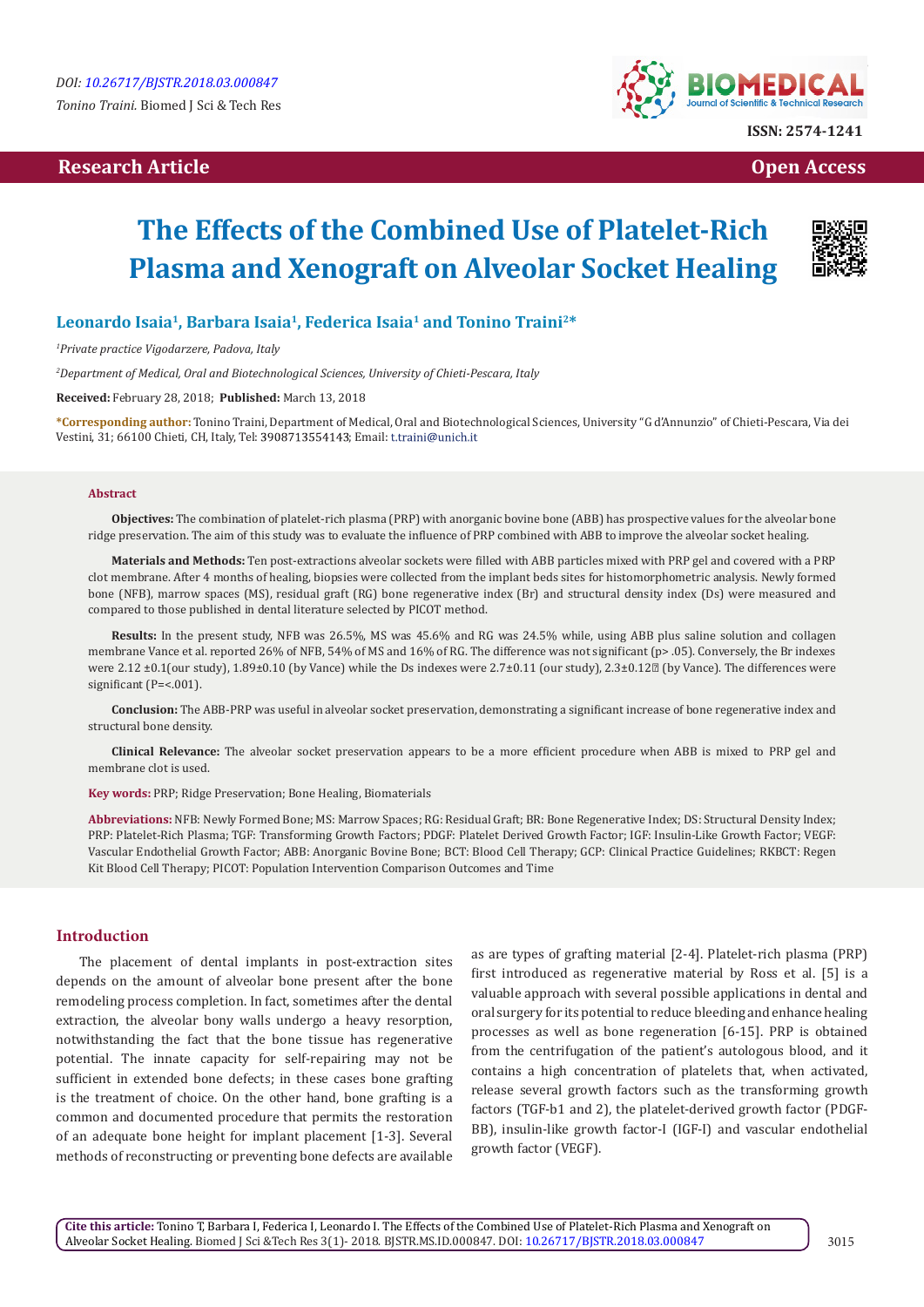These are key elements in the promotion of tissue regeneration and osteogenesis [9-10]. Anorganic bovine bone (ABB) (Bio-Oss, Geistlich, Wolhusen, Switzerland) is a xenograft bone substitute biomaterial widely used as a scaffold to allow osteoblasts migration from the neighboring bone and new bone formation [16-17]. Several studies on ABB have demonstrated Histologically and histomorphometrical that new bone formation takes up to 6 months after grafting alveolar ridge defects [18,19]. The use of PRP in association with bone graft materials has been proposed in implant surgery in order to enhance and accelerate wound healing and bone regeneration [11,13,14]. Promising results have also been obtained in sinus floor elevation and periodontal intrabony defects [3,12,15]. Platelets are key factors in hard and soft tissue repair mechanisms. They provide the essential growth factors that are involved in stem cell migration, differentiation inducing at the same time as new extracellular matrix deposition, as well as neovascularization. Blood plasma is essential for cell survival as it contains proteins, nutrients, vitamins, hormones and electrolytes. The plasma-proteins are particularly important molecules of the coagulation process able to form the fibrin clot that will serve as a transitory extracellular matrix for cell migration and proliferation [16-19].

In literature, controversial results were reported regarding the regenerative effects played by the amount of platelet locally adducted [20-23]. It was assessed that concentrations of platelets 1 to 3 times over the baseline show more robust healing rates [20] and at the same time even for platelet concentrations that are too high and may have negative effects inhibiting osteoblasts activity [21], as well as for high growth factor concentrations, which may have inhibitory and cytotoxic effects [22]. The role in the healing of white blood cells (WBC) for subset granulocytes and mononuclear cells is controversial at the same time. Granulocyte neutrophils are the front-line defenders against invading pathogens and are associated with the inflammatory response. They release a large variety of highly active antimicrobial substances and proteases. Uncontrolled release of these factors can cause severe damage to the tissue, delay healing rates and increase the risk of scarring [23]. The lymphocyte and monocytes cells instead have been shown to support the healing process [24-27]. The Regen™ Blood Cell Therapy (BCT) tube prepares 4 to 5ml of Antilogous platelet-rich plasma with a platelet recovery superior to 80% and a concentration factor 1.6 fold. Thanks to the Regen Kit BCT technology, more than 96% of the granulocytes are removed from Antilogous - Platelet Rich Plasma (A-PRP®).

The few white blood cells still present in A-PRP® are mostly lymphocytes and monocytes. In summary, the BCT technology provides an A-PRP with an 80% more concentrated platelet with white blood cells mainly of lymphocyte and monocytes types because the granulocytes are removed. The purposes of the present study were to evaluate the in vivo potential of A-PRP mixed with ABB xenograft to improve the healing of the alveolar sockets preserving the crestal bony walls after teeth extractions and to evaluate histomorphometrically the healing process measuring the bone regenerative index and the bone density structure index based on the proportion rate Histologically determined. The data retrieved in the present study will be compared with those from dental literature for both the same healing time and xenograft type with the exception of PRP use. A null hypothesis of no differences was considered.

#### **Materials and Methods**

## **Study Design**

The present study is case series clinical trial conducted in one clinical center in accordance with the Good Clinical Practice Guidelines (GCPs) following the recommendations of the Declaration of Helsinki as revised in Fortaleza (2013) for investigations with human subjects. All patients were informed about the benefits and possible risks of the PRP procedure as well as its alternatives. Finally, a signed written consent was obtained. Patientrecruitment, treatment and follow-up visitswereconducted in one private center by twooperators (LI and BI).

#### **Study Population**

Ten patients, six females and four males, with a mean age  $(\pm SD)$ of 49.3±15 years (Tab. 1) who needed tooth avulsion were selected.

General exclusioncriteriawere the following:

a. General contraindications to oralsurgery

b. Patientsimmunosuppressedor irradiated in the head and neck area

- c. Uncontrolleddiabetes (HBA1c > 7.5%)
- d. Pregnant or breastfeeding
- e. Alcohol or drugsabusers
- f. Heavy smokers (>20 cigarettes/day)
- g. Psychiatricproblems or unrealisticexpectations

h. Treated or under treatment with intravenous aminobisphosphonates

- i. Allergic to bovine collagen
- j. Patientsunder treatment of NSAIDs

Local exclusioncriteriaconsisted of the following:

- a. Acuteoralinfections
- b. Poororalhygiene and motivation (FMPS >30)
- c. Uncontrolledperiodontaldisease.

After teeth extraction, the alveolar sockets were filled with ABB biomaterial mixed with PRP gel and subsequently covered with a PRP clot membrane. Patients were also invited not to use NSADs during the 5 days before the surgery so as not to interfere with platelet activity.

#### **A-PRP® Preparation**

The Regen Kit blood cell therapy (RKBCT) product family is indicated by the US FDA for the safe and rapid preparation of PRP.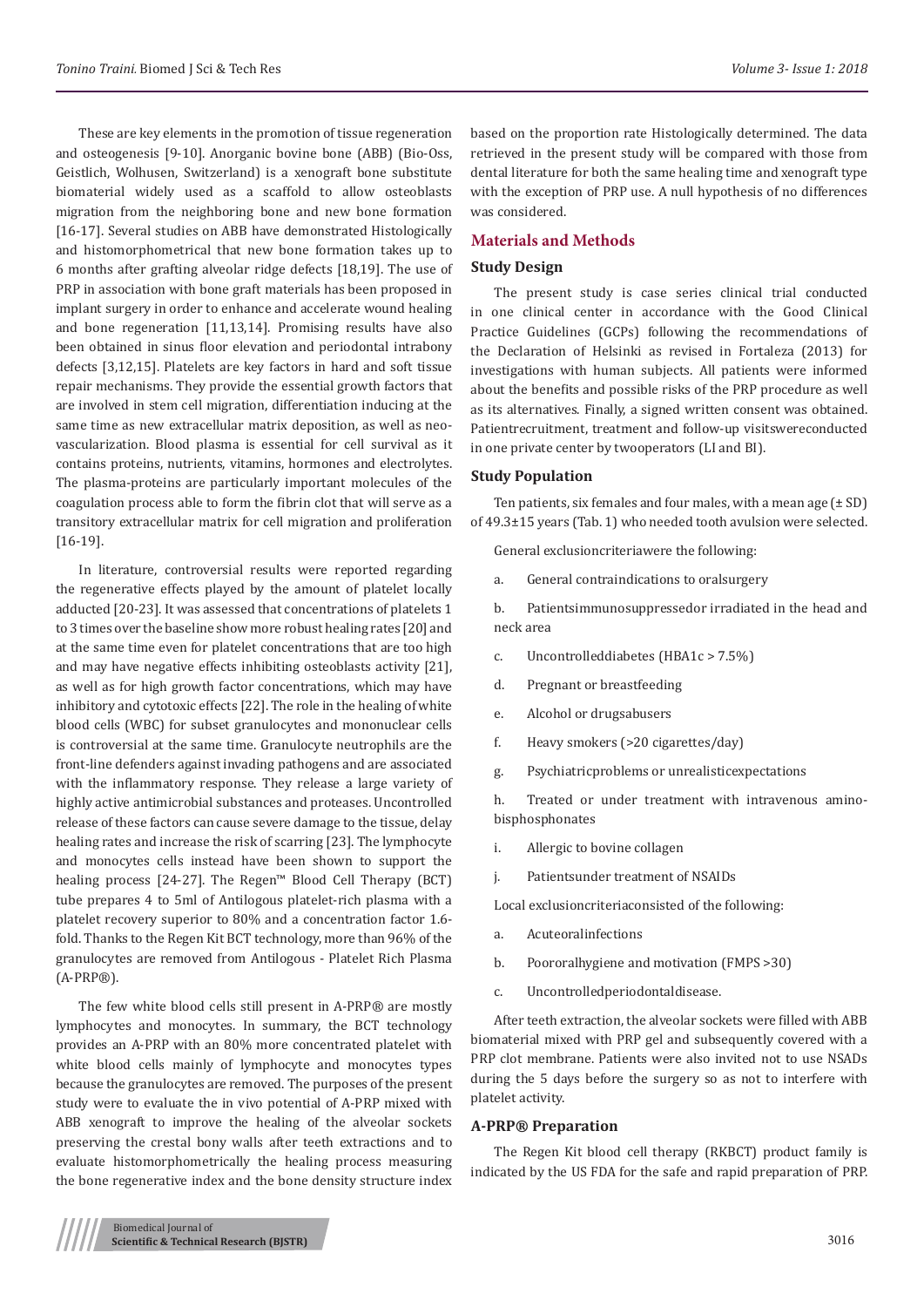The RKBCT uses a physical barrier (thyrotrophic gel) to separate the red blood cells from the plasma and the cellular sediment and sodium citrate as an anticoagulant. The preparation is safe and consistent with a few steps required to prepare 4 to 5 ml of A-PRP® from only 8ml of blood. The PRP preparation was performed by a single operator (BI) using a dedicated CE mark system, (Regen Kit, Regen Lab, Le Mont sur Lausanne, Switzerland).10 ml of the venous blood was drawn from each patient, placed in the processing tube with the separator gel and centrifuged. After centrifugation, blood was separated; red blood cells were held under the gel while platelets were sedimented on the upper surface of the gel. Platelets were put back in suspension in the plasma by gentle repeated inversions of the tube. Liquid A-PRP® ready to use was in this way obtained and transformed in gel or a clot/membrane through additional steps using other Regenlab systems.

## **Treatment Procedures**

After performing local anaesthesia by using articaine hydrochloride 4% with epinephrine 1:100.000 (Septocaine ®,

Septodont, and Cambridge, ON, Canada), the surgical procedures for tooth extractions were performed by an experienced operator (LI). The alveolar sockets were filled with a mixture of plasma A-PRP®gel and particles of ABBin20% /80%ratio. Furthermore, A-PRP®clot/ membrane was used to cover the grafted area (Figure 1). After intervention, the patients were prescribed antibiotics for 5 days, amoxicillin 1 g twice a day or, in allergic patients, clarithromycin 250mg twice a day. Post-surgical follow-ups were scheduled after 10 days and at monthly intervals to check the course of healing. As postoperative instruction, patients were invited to rinse mouth with 0.12% Chlorhexidine for 15 days. After four months, a fullthickness flap was raised and a trephine bur (3.5mm diameter) was used instead of the pilot bur to prepare the implant bed (Figure 2). The bone-core biopsies were collected from the grafted areas and then dental implants were inserted in the harvesting sites. For each one of the cases, an intraoral X-Ray was collected to best control the direction of the trephine bur during the retrieval procedure. The x-ray also provided indications on the type of bone present around the biopsy area.



4 Months

Figure 1: Clinical phases of the study.

- a. Alveolar socket after tooth extraction.
- b. Extraction socket filled with a mixture of plasma A-PRP® gel and ABB particles in a rule of 80% / 20%.
- c. Application of an A-PRP® clot/membrane.
- d. Alveolar socket after 4 months of healing.
- e. Rx of trephine bur during the implant bed preparation.
- f. Longitudinal section of the bone core (fibrin stain of Ladewig  $x$  12).
- g. Implantafterinsertion.



**Figure 2:** Results of the study. The extraction sockets were always filled with a mixture of ABB and A-PRP® gel and subsequently closed with an A-PRP® clot/membrane (arrows). After 4 months healing, the alveolar sockets appear filled by newly formed bone. The circles indicate the sites where the implant beds were prepared and the bone cores retrieved. The Rx of trephine burs during the implant bed preparation enables us to control the position and depth of the specimens, which were related to the longitudinal section of the bone core for histomorphometric evaluation (fibrin stain of Ladewig x 12).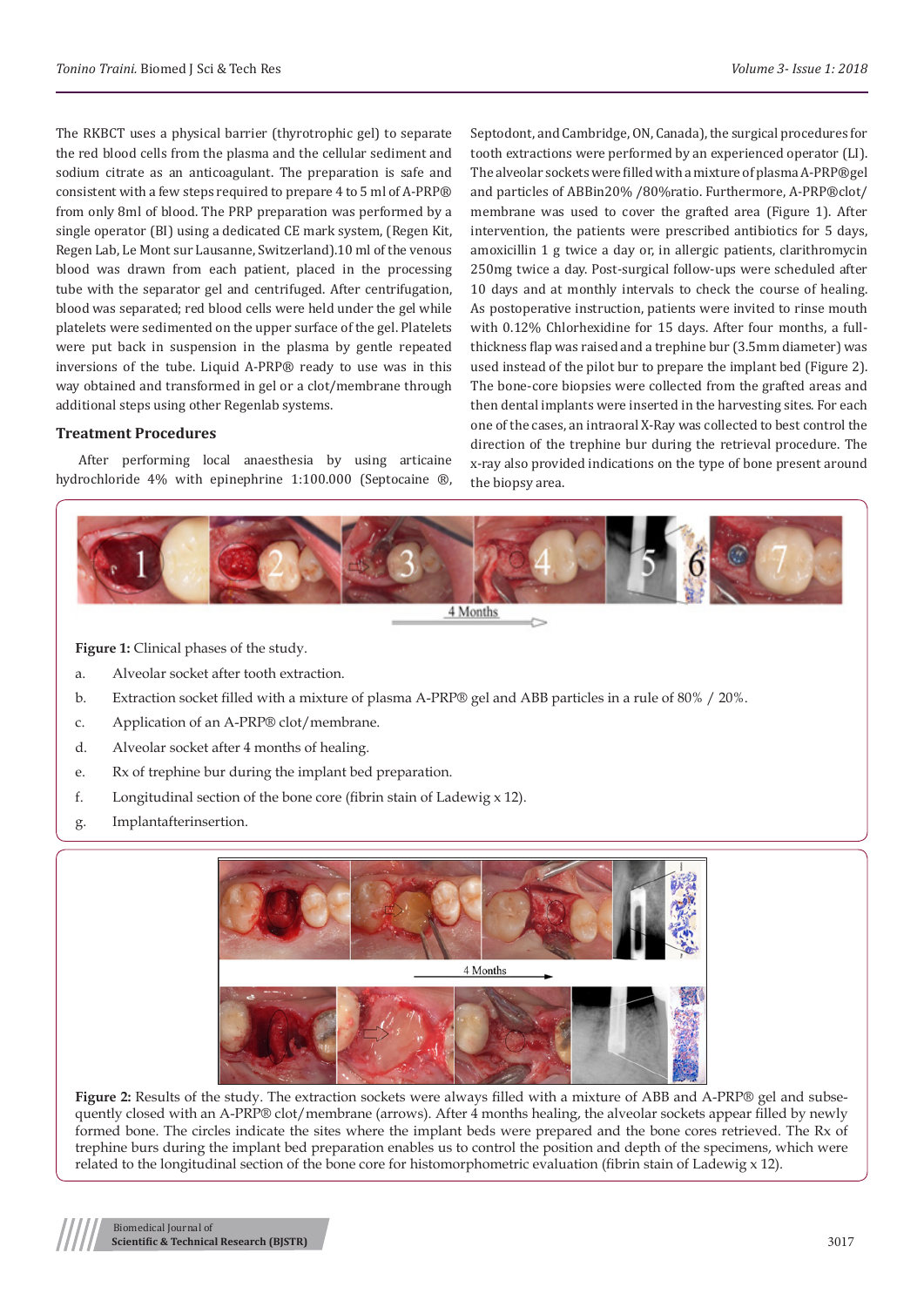#### **Table 1:** Patient data.

| <b>I</b> Patients        | Age | site | I Gender |  |  |  |
|--------------------------|-----|------|----------|--|--|--|
| <b>SE</b>                | 55  | 4.   | Female   |  |  |  |
| <b>RE</b>                | 50  | 2.   | Female   |  |  |  |
| PA                       | 53  | 2.   | Male     |  |  |  |
| MF                       | 34  | 2.   | Male     |  |  |  |
| EC                       | 57  | 2.   | Female   |  |  |  |
| DG                       | 51  | 5.   | Male     |  |  |  |
| <b>CM</b>                | 22  | 3.   | Male     |  |  |  |
| GA                       | 79  | 2.   | Female   |  |  |  |
| BA                       | 43  | 5.   | Female   |  |  |  |
| <b>BM</b>                | 49  | 3.   | Female   |  |  |  |
| I Mean age (+SD) 49.3 15 |     |      |          |  |  |  |

## **Histological Analysis**

The bone cores, left inside the trephine burs to maintain the orientation, were carefully rinsed with a cold 5% glucose solution to remove blood while maintaining the correct osmolarity (278mOsm/L). The specimens were fixed in 10% formalin solution at pH 7.2 for a week and dehydrated with a graded series of alcohols. After pre-infiltration treatment in a 50% resin/alcohol solution (Technovit 7200 VLC, Kulzer, Germany) for ten days, the bone cores were easily removed from the trephine burs with a custom-made plunger and completely embedded in 100% resin until the specimens became transparent. Finally, the bone cores were oriented and polymerized. A high-precision cutting system (TT System, TMA2, Grottammare, Italy) with a circular diamond disc was used to prepare sections of the specimens along the longitudinal axis of about 50 microns in thickness. The sections were subsequently ground to about 30±10 microns under running water with a series of polishing discs, followed by a final polish with 0.1 micron of alumina particles in a micro grinding system (TT System, TMA2, and Grottammare, Italy).

The prepared sections were stained with fibrin stain of Ladewig. The investigation was conducted in a transmitted bright field/ circularly polarized light microscope (BX 51, Olympus America, USA) connected to a high-resolution digital camera (Fine Pix S2 Pro, Fuji Photo Film, Japan). The histomorphometric analysis was performed by means of a software package with image capturing capabilities (Image-Pro plus 6.0, Media Cybernetics Inc, Bethesda, MD, USA) by a trained and experienced operator (TT). To ensure accuracy, the software was calibrated for each experimental image using 'Calibration Wizard', a feature that reports the number of pixels between two selected points of a micrometer scale. The linear remapping of the pixel numbers in microns was used to calibrate the distance.

#### **Regenerative and Structural Density Indexes**

Both the bone regenerative index (Br) and the density structural index (Ds) were calculated following the method introduced and described in depth elsewhere [4]. The indexes were used to best evaluate the histological differences between the present study and that of Vance et al. [28]. The Br indexe mphasizes the relationship

among the histomorphometric variables NB, MS and RG percentage. The negative effect off luctuation of every single variable was minimized by weighting. The Ds index was calculated to classify the structural density of the regenerated bone as a function of the treatment. PRP gel and clot membrane vs. saline solution and collagen membrane in alveolar sockets filled with ABB.

#### **Literature Review for Control Group Selection**

The population, intervention, comparison, outcomes and time (PICOT) question used for searching was based on the following: what is the effect of socket filling with a biomaterial after tooth extraction compared to extraction alone in preserving the alveolar bone after a healing time of four months reported in randomized clinical trials in human subjects? The search was limited in the range of years 2000-2017. Additional inclusion criteria for study selection were as follows: bio-oss as xenograft material moistened with sterile saline solution, covered with a collagen barrier membrane, and having a healing time of four months; also, histomorphometric evaluation expressed as rate of new bone, residual graft and marrow spaces have been assessed. Among eleven items founded using the PICOT and time limiting parameters, only one RCT study [28] completely satisfied the inclusion criteria.

#### **Statistical Analysis**

To assess the normal distribution of the values and equality of variances, Shapiro-Wilk and Levene's tests, respectively, were used. Statistical significance of differences between the treatment groups for Br and Ds variables was done using t-test, while the histomorphometric values expressed by percentage of NFB, MS and RG were analyzed using z-test. Bivariate zero-order Pearson correlation analysis was done to clarify the relationship among the variables bone area of retrieved tissue (BA), the area of newly formed bone (NFB), the area of marrow spaces (MS) and finally the area of residual graft particles (RG). Type I error was set at 0.05 and all analyses were done using SPSS version 18 (SPSS Inc., Chicago, IL, USA).

## **Results**

## **Clinical**

From a practical point of view, the use of A-PRP®gel to mix the particles of ABBgreatly facilitates and improves the local application of the mixture compared to saline or blood used conventionally (Figures 1,2).

The application of an A-PRP®clot/membrane reduced the postoperative bleeding. The pain and the postoperative swelling were reduced so much that the patients did not take any pain medications.

#### **Histo Morphometry**

The total area (sum) of repaired tissues obtained with the longitudinal sections was  $113$ mm<sup>2</sup> with a mean area ( $\pm$ SD) of each section of 11.3 (±3.8) mm<sup>2</sup>(95% CI of mean 2.76) (Figure 3 &Table 2). After four months of healing, the mean area (±SD) of new bone was  $3.0$  ( $\pm 1.8$ ) mm<sup>2</sup>(95% CI of mean 1.3), the marrow spaces was  $5.15$  ( $\pm 2.1$ ) mm<sup>2</sup>(95% CI of mean 1.5) and finally the biomaterial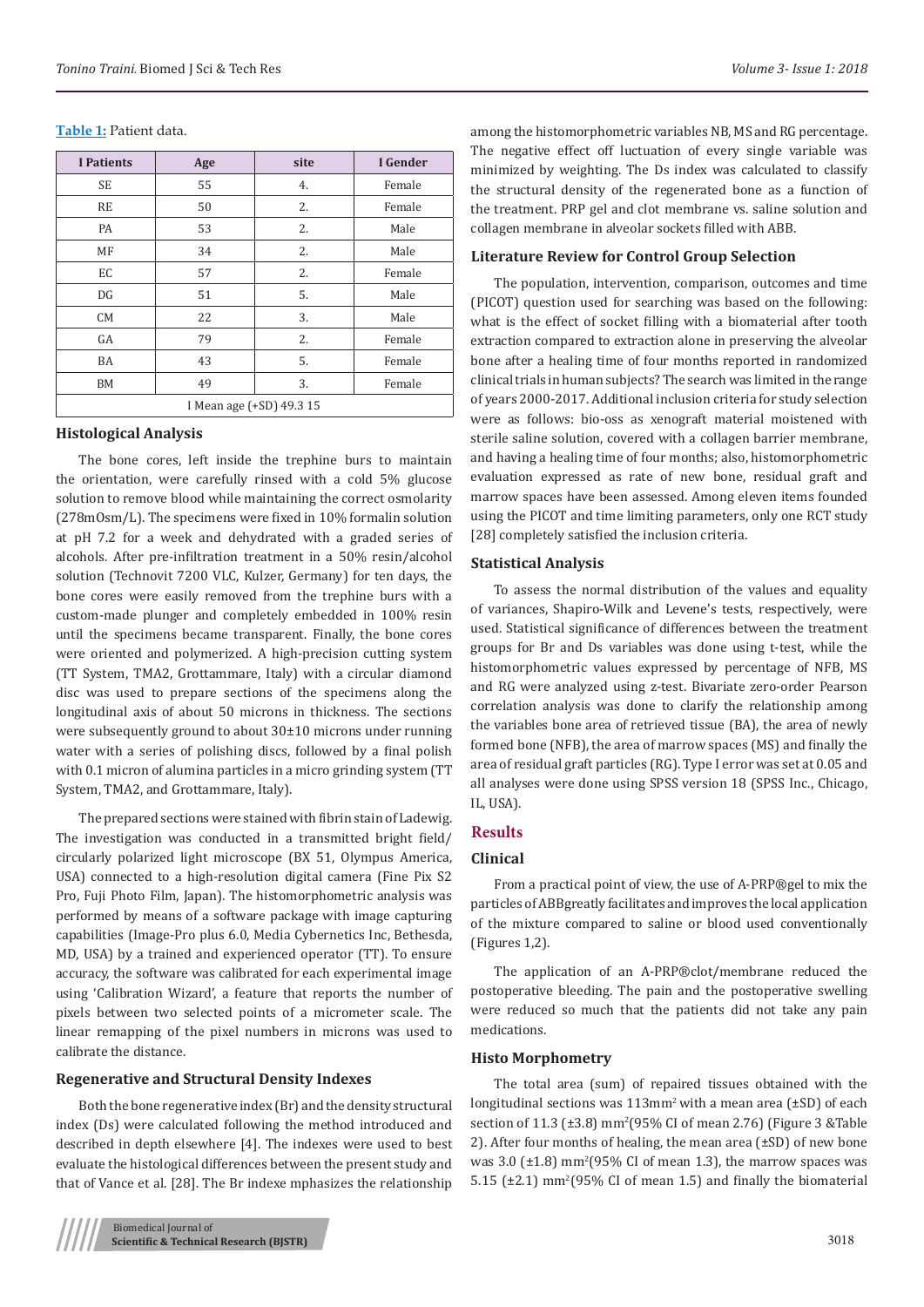particles was  $3.1$  ( $\pm 2.5$ ) mm<sup>2</sup> (95% CI of mean 1.8). Pearson correlation analysis (2-Tailed) showed a positive significant correlation between BA and MS ( $r= 0.8$ ,  $n=10$ ,  $p=.004$ ) and MS and NFB (r=0.6, n=10, p=.048). While a positive, but not significant, correlation was present between NBF and BA (r=0.5, n=10, p=.08).

Differently, negative not significant correlations were noted among RG and NBF ( $r = -0.3$ ,  $n=10$ ,  $p = .28$ ); RG and MS ( $r = -0.4$ ,  $n=10$ ,  $p = .90$ ). The cumulative percentage of newly formed bone was 26.5%, the marrow spaces 45.6% and the residual graft particles 27.7%.



**Figure 3:** Collection of the bone cores evaluated in the present study. The majority of the bone cores retrieved using the trephine bur conserved the microstructure notwithstanding the mechanical stress produced by the drilling procedure. This observation demonstrates that in four months of healing newly formed bone presents an adequate mechanical resistance. (fibrin stain of Ladewig x 12).

**Table 2:** Summary of historical results.

| <b>Patients</b> | <b>Biopsy</b> area | New bone                | <b>Marrow</b><br>space | <b>Biomaterial</b><br>particles |  |
|-----------------|--------------------|-------------------------|------------------------|---------------------------------|--|
| <b>SE</b>       | 18.85              | 3.34                    | 7.55                   | 7.96                            |  |
| RE              | 12.88              | 5.16                    | 7.61                   | 0.11                            |  |
| PA              | 11.83              | 3.21                    | 4.54                   | 4.08                            |  |
| MF              | 10.06              | 2.64                    | 3.63                   | 3.79                            |  |
| EC              | 13.43              | 5.21                    | 7.89                   | 0.33                            |  |
| DG              | 7.79               | 0.12                    | 3.53                   | 4.14                            |  |
| <b>CM</b>       | 11.39              | 3.56                    | 3.25                   | 4.58                            |  |
| GA              | 11.08              | 0.78                    | 5.79                   | 4.51                            |  |
| BA              | 11.73              | 4.72                    | 5.85                   | 1.16                            |  |
| <b>BM</b>       | 3.81               | 1.23                    | 1.90                   | 0.68                            |  |
| Sum             | $113 \text{ mm}^2$ | $29.97$ mm <sup>2</sup> | $51.54 \text{ mm}^2$   | $31.34 \text{ mm}^2$            |  |
| Area percentage |                    | 265%                    | 46.%                   | 273%                            |  |

The control group retrieved by the study of Vance et al. [28] after four months of healing showed 26% of new bone, 54% of marrow spaces and 16% of residual graft particles (Figure 4). No statistically significant differences were found (P> .05) (Table 3). The Br index (Mean±SD) in the present study was 2.12±0.11 (N=10) while in the control group (BDX from Vance et al. [28] it was  $1.89\pm$  . The difference was highly statistically significant (P=<.001). The Ds index (Mean±SD) for the present study was 2.7±0.11 (N=10) while for the control group (BDX from Vance et al.  $[28]$  it was  $2.3\pm$  . The difference was highly statistically significant (P=<.001) (Figure 4) and (Table 3). The repaired tissue at crestal level consisted of biomaterial particles embedded in a dense connective tissue with few areas of newly formed bone (Figure 5) from a to c. Deep inside the alveolar socket, several areas of newly formed bone were present; these were mainly related to areas with poorly compacted biomaterial particles (Figure 5d & 5e).



**Figure 4:** Graph of the results in comparison with Vance et al.28 for histomorphometric and quality of the bone. The Z-test with Yates correction applied to histomorphometric results for new bone, marrow spaces and residual particles showed an insignificant difference in the proportions between b ( $p=0.645$ ), a ( $p=0.975$ ) and c ( $p=0.885$ ), respectively. Conversely, for the bone quality indexes, (BR and DS) the differences were statistically significant ( $p<001$ ) with t-test for independent samples.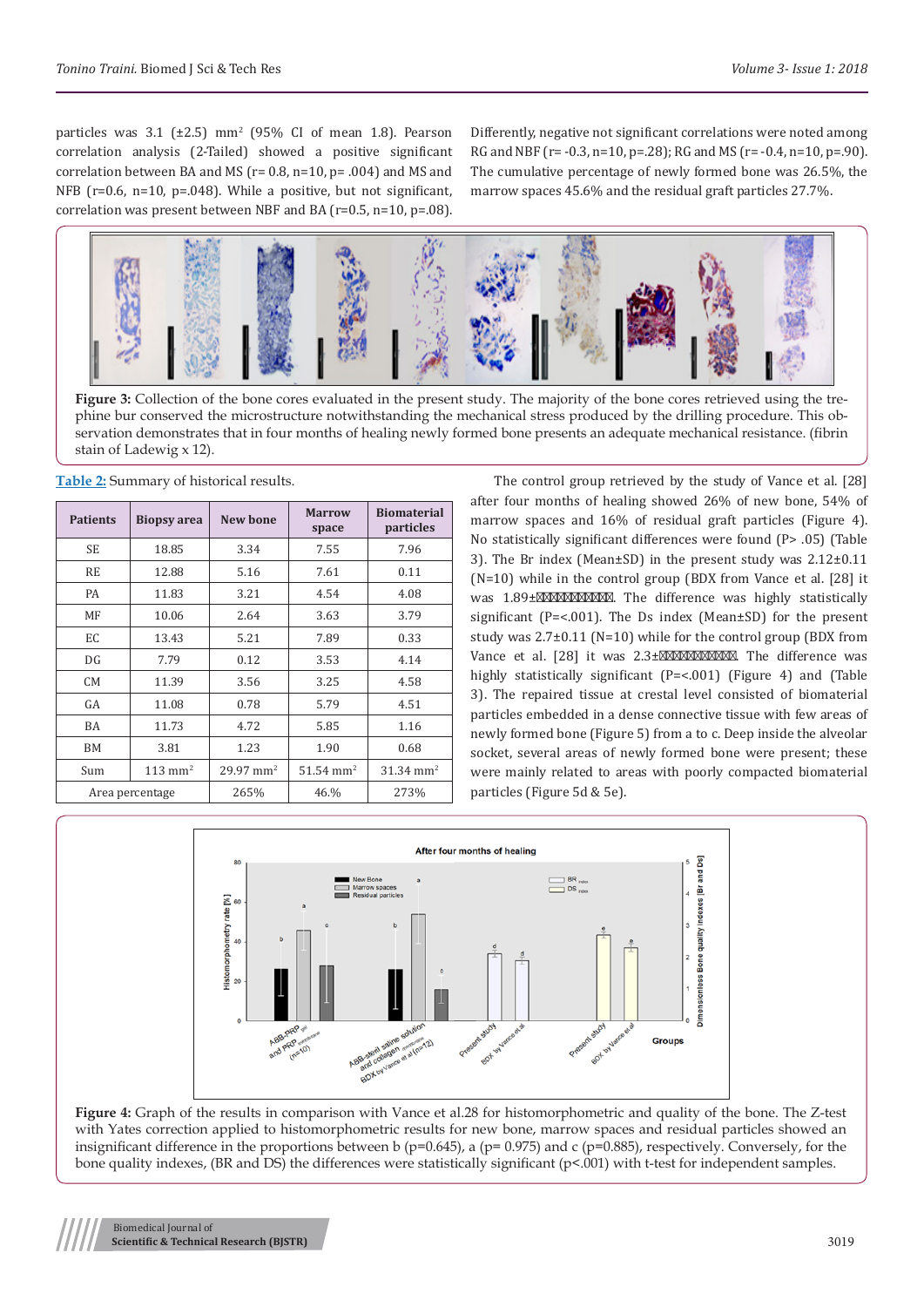

**Figure 5:** The histological evaluation along the bone core starting from the crestal side

a) Until the deep area of the alveolar socket and e) showed an increasing amount of newly formed bone.

a. At x 15 and at high magnification (x 400), biomaterial particles surrounded by a dense strut of collagen fibres were visible.

b. At x 15 and at high magnification (x 400), an area of newly formed bone always associated with osteoid tissue around the biomaterial particles was seen.

c. At x 15 and at high magnification (x 400), the area of new bone appeared more represented.

d. At x 15 and x 200 magnifications, the new bone formation was mainly associated with the area where the biomaterial particles appeared to be less compacted.

e. At x 15 and x 200 magnifications, the new bone with biomaterial particles embedded appeared to be disposed in a network of repaired tissue.

| Z-test Yates of correction applied to calculations                                   |                                                                                         |             |      |                                                  |            |              |              |  |  |  |
|--------------------------------------------------------------------------------------|-----------------------------------------------------------------------------------------|-------------|------|--------------------------------------------------|------------|--------------|--------------|--|--|--|
| <b>Group name</b>                                                                    | variables                                                                               | $\mathbf n$ | rate | Diff of rate                                     | <b>SEr</b> | Z            | $\mathbf{P}$ |  |  |  |
| Present study                                                                        | <b>NFB</b>                                                                              | 10          | 26.2 | 0.002                                            | 0.188      | 0.477        | 0.633        |  |  |  |
| Vance et al.                                                                         |                                                                                         | 12          | 26   |                                                  |            |              |              |  |  |  |
| 95% CI for differences: - 0.367 to 0.371                                             |                                                                                         |             |      |                                                  |            |              |              |  |  |  |
| Present study                                                                        | RG <sup>v</sup>                                                                         | 10          | 45.7 | $-0.0830$                                        | 0.214      | $-0.0405$    | 0.968        |  |  |  |
| Vance et al.                                                                         |                                                                                         | 12          | 54   |                                                  |            |              |              |  |  |  |
| 95% CI for differences:-0.503 to 0.337                                               |                                                                                         |             |      |                                                  |            |              |              |  |  |  |
|                                                                                      | t-test                                                                                  |             |      |                                                  |            |              |              |  |  |  |
| Group name                                                                           | variables                                                                               | $\mathbf n$ | mean | <b>SD</b>                                        | <b>SEM</b> | $\mathbf{P}$ |              |  |  |  |
| Present study                                                                        | Br <sup>d</sup>                                                                         | 10          | 2.12 | 0.11                                             | 0.0351     | < 0.01       |              |  |  |  |
| Vance et al.                                                                         |                                                                                         | 12          | 1.89 | 0.10                                             | 0.0306     |              |              |  |  |  |
| Mean differences                                                                     |                                                                                         | 0.230       |      |                                                  |            |              |              |  |  |  |
|                                                                                      | $t = 4.961$ with 20 de areas of freedom, 95% CI for difference of means: 0.133 to 0.327 |             |      |                                                  |            |              |              |  |  |  |
|                                                                                      |                                                                                         |             |      | Paver of performed test with alpha = 0.050: 0993 |            |              |              |  |  |  |
| Present study                                                                        | Dse                                                                                     | 10          | 2.7  | 0.11                                             | 0.0354     | < .001       |              |  |  |  |
| Vance et al.                                                                         |                                                                                         | 12          | 2.3  | 0.12                                             | 0.0364     |              |              |  |  |  |
|                                                                                      | Mean differences<br>0.400                                                               |             |      |                                                  |            |              |              |  |  |  |
| t= 7.791 with 20 de trees of "reedom. 95% CI for difference of means: 0.293 to 0.507 |                                                                                         |             |      |                                                  |            |              |              |  |  |  |
| power of performed test with alpha = $0.050:1.000$                                   |                                                                                         |             |      |                                                  |            |              |              |  |  |  |

**Table 3:** Sum mary of the statistical data.

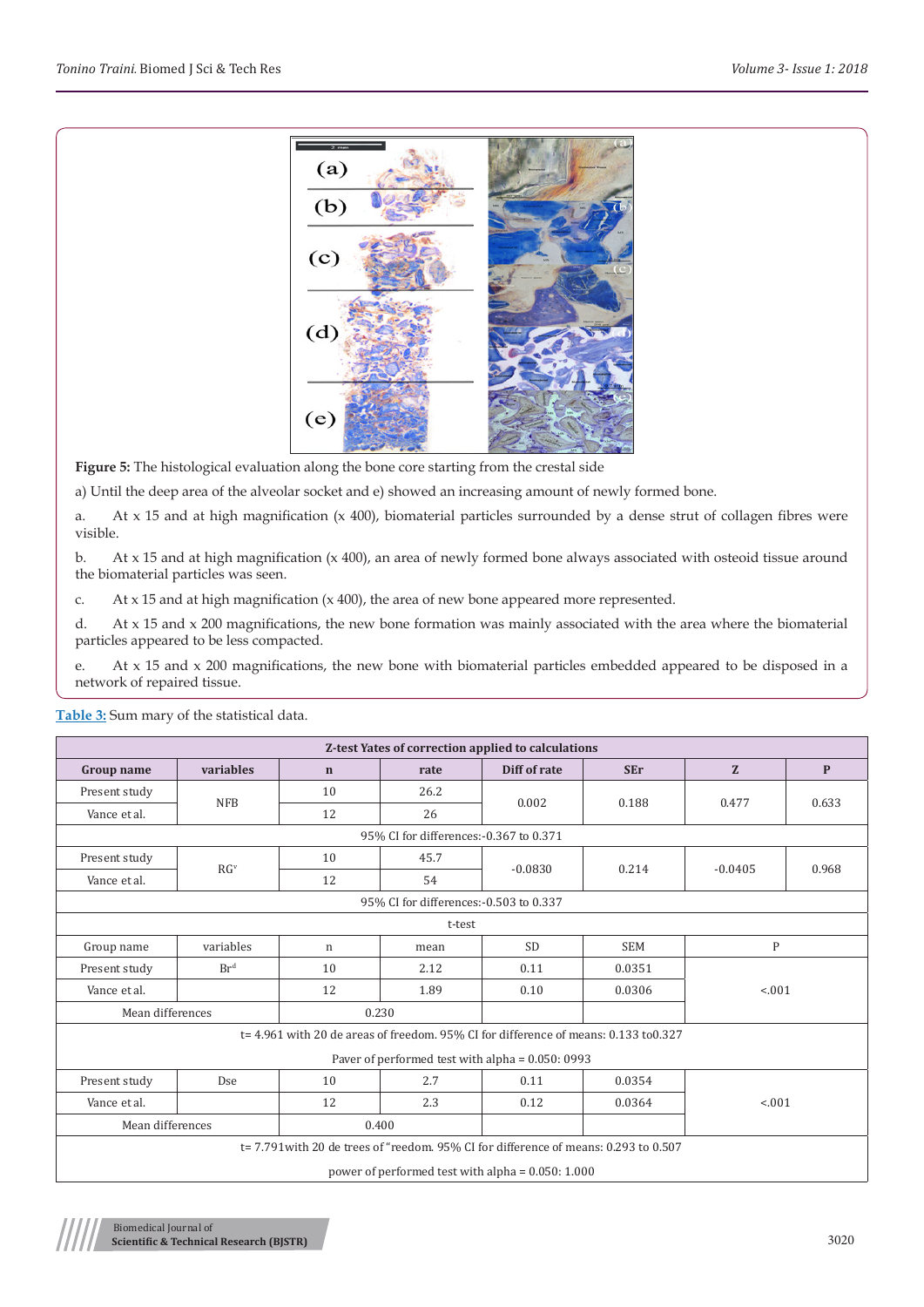

**Figure 6:** Image in the upper left corner at x 20 magnification of a bone core. The labelled areas (a), (b) and (c) at x 1000 magnifications.

- a. the crestal side of the core shows an ABB biomaterial particle surrounded by dense connective tissue fibres.
- b. 0.5 mm deeply the ABB particles appear surrounded by the osteoid and rim of osteoblastic cells (white arrows).

c. At 1.8 mm deeply respect to the point (a) the ABB particles appear to be surrounded by new bone with several entrapped plump osteocytes and osteoblastic cells (black arrows).

#### **Discussion**

The healing of the extraction socket is a cascade of events, and it occurs through a number of processes, including bleeding, clotting, and formation of the provisional matrix. The replacement of this matrix starts with re-epithelialization and connective tissue growth in the superficial area of the alveolar socket, while deep inside the socket, the transitional matrix maturation starts with mineralized bone nodules laid-down by static cords of osteoblasts (static osteogenesis) and runs with woven and lamellar bone formed by movable osteoblastic laminae [29]. After six weeks, bone trabeculae appeared to be in an advanced phase of mineralization; the thickening process of the trabeculae is associated with movable osteoblastic laminae (dynamic osteogenesis). The bone deposition that will be completed in 4-6 months [29-31]. The main consequence of tooth extraction is a significant resorption of the bony walls of the alveolar socket. Pietrokovski & Massler [32] and Schropp et al. [33] have shown that the edentulous site remodels in all dimensions involving the soft tissues of the extraction site. The adaptive changes clinically may appear as deformations of the jaw.

Ultimately, the indications for alveolar socket preservation include maintenance of the existing hard and soft tissues to simplify subsequent treatments such as animplant or denture placement. A variety of materials are available for post-extraction ridge preservation. Nevertheless, to achieve optimal results, all grafts require adequate blood supply, mechanical support, and osteogenic cells supplied by the host [34]. It was reported by Kotsakis et al. [35] anhigher alveolar bone preservation of human sockets if filled with blood clot and anorganic bovine bone, when compared to blood clot and bioactive glass ceramics. The employment of platelet-rich plasma (PRP) constitutes a relatively innovative technique to improve bone healing. Some studies have been conducted to verify the effectiveness of PRP also in combination with different bone substitutes. These studies have found that PRP combined with autogenous bone provides considerably faster bone regeneration results, radiographic and histomorphometrically, besides indicating denser bone [35].Variable successful results have been demonstrated when the PRP is added to an allograft [36]. Alissa et al. [37], in a pilot study on the effect of PRP on the healing of extraction sockets, reported a significantly improved soft tissue healing in patients treated with PRP compared with those of the control group (no treatment).

Likewise, recently, Celio-Mariano et al. [38] in a study of mandibular third molars after extraction showed a greater radiographic bone density in the PRP group compared to the control group, thereby demonstrating a significant improvement in bone healing in the sockets. Yilmaz et al. [20] investigated the effectiveness of PRP and a bovine-derived xenograft (BDX) combination on early wound healing in deep intrabony defects. One year after surgery, the results showed that PRP in combination with BDX leads to a significantly favorable clinical improvement in deep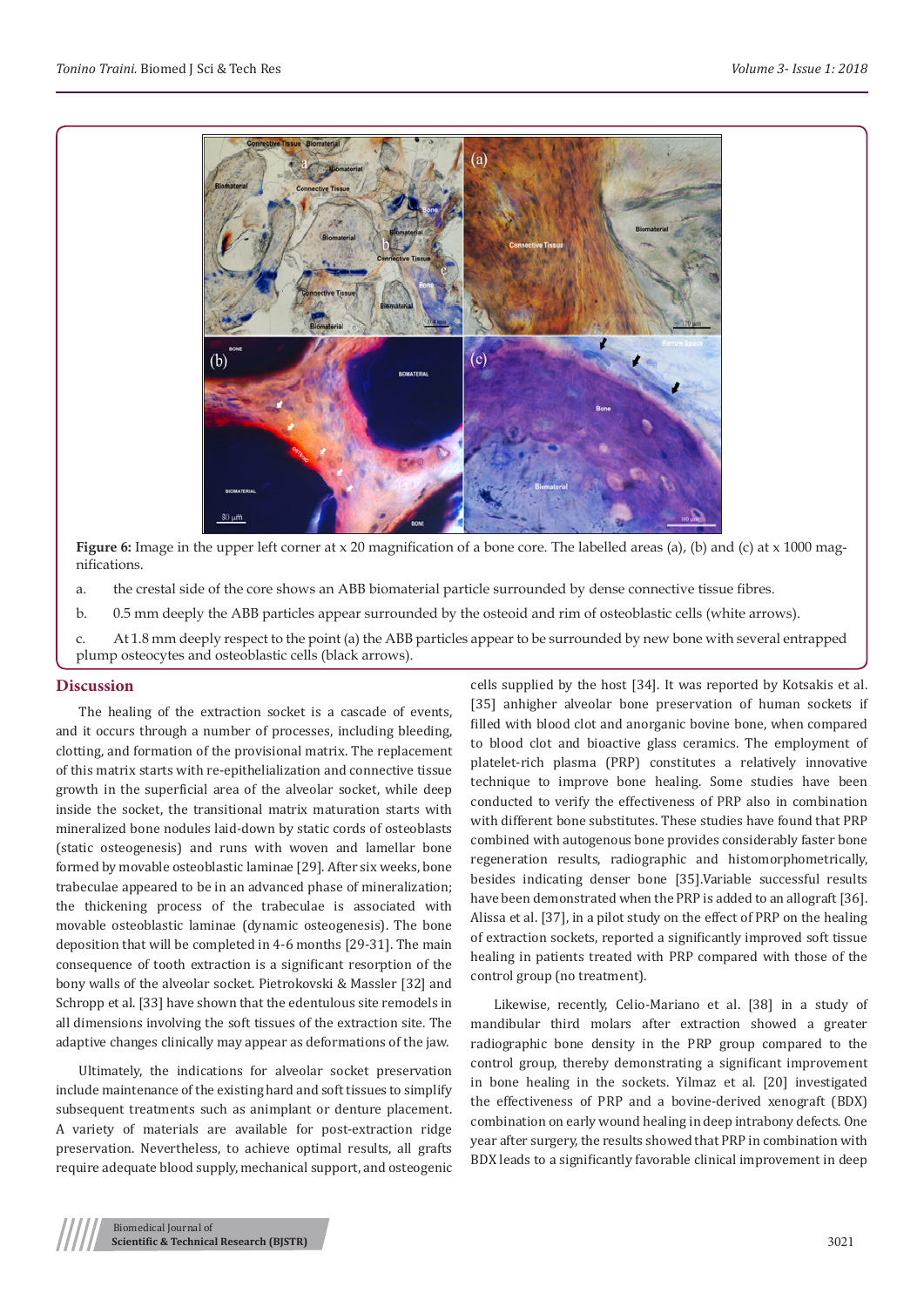intrabony periodontal defects. In the present investigation, the null hypothesis under test was rejected. Our findings are in accordance with the previous studies. In fact, for the PRP group, the bone regenerative index, as well as the bone density, was significantly higher (p<.001).About the absence of statistical significance for the histomorphometric results, we believe that the variables expressed as percentage and used to compare groups with different treatments hides the slight differences due to the absence of normalization. Particularly with respect to the mean's standard deviations of the areas calculated in percentage to the total area of the biopsy.

In other words, the use of bone histomorphometry to evaluate the effects of regenerative techniques in the presence of unresorbable biomaterials is less sensitive, since it is more difficult to detect a statistically significant difference with the sample number that could be handled in a clinical study. To strengthen this consideration, there are the results of the bivariate zero-order Pearson correlation analysis (2-Tailed) on the relationship among the histomorphometric variables: BA, NFB, MS and RG. Recalling the results, when the dimension of the bone core (BA) increases, the extension of the marrow spaces significantly increases; at the same time, the marrow space increase results in a significant increase of the amount of newly formed bone. This last aspect indicates the formation of the new bone needs of a certain amount of medullary spaces. In sites where compacted particles of ABB were present, a reduced (negative correlation with r= -0.45) of bone marrow space was present, and there was less amount of newly formed bone (negative correlation with r= -0.37).

This last observation demonstrates that it is better not to compress too much the biomaterial particles during the surgical procedure, and it is advisable not to use a single biomaterial for bone regeneration but instead use a compound of several (almost two) materials at different speeds of resorption. A positive but not significant correlation was noted between RG and BA, underlining an increase of particles also as a consequence of the size of the biopsy. It is our opinion that the ABB material, thanks to a very slow resorption rate, assures a mechanical support during the healing process. While the autogenous PRP gel, in addition to stabilizing and maintaining the graft in position during the surgical procedure, contributes locally to enhance the regional acceleratory phenomenon (RAP).In fact, the healing starts with the blood clot formation, due to the platelet cytokines release(PDGF, TGF-β, IGF-1) and receives a boost from cytokines concentrated in the PRP gel.

At the same time, leukocytes and monocytes regulate the inflammatory phenomena associated with grafting. Immune responses are crucial not only for host defense against pathogens but also for tissue repair after injury. Lymphocytes are involved in the healing process after tissue injury, including bone fracture and muscle damage [27]. Moreover, the presence of a transitory matrix around the ABB particles facilitates the cellular migration throughout the fibrin network into the regenerative site as well as the development of neo-angiogenesis and vascularization, promoting the healing of the site. The autogenously membrane clot placed over the biomaterial facilitates the cellular migration improving the soft

tissue healing and maturation. Further investigations are needed to evaluate the in-depth interaction between PRP and the xenograft and the best rate of proportion between the two components.

#### **Conclusion**

The combination of xenograft particles of ABB with autogenous PRP gel enriched with lymphocytes and monocytes and PRP membrane provides, at the same time, a significant increase of the bone regenerative index and of the bone density index, favoring the crestal bone preservation. After four months of healing, all the treated sites appeared with enough bone. The membrane of autogenous fibrin-clot, positioned to cover the alveolus, was associated with a reduced postoperative pain. Clinically, there have been better and more predictable results in terms of preservation of alveolar bone.

#### **Acknowledgment**

Experimental materials were provided by RegenLab, Le Mont sur Lausanne, Switzerland. FI collected the clinical data and revised the paper.

#### **References**

- 1. [Aghaloo TL, Moy PK \(2007\) which hard tissue augmentation techniques](https://www.ncbi.nlm.nih.gov/pubmed/18437791) [are the most successful in furnishing bony support for implant](https://www.ncbi.nlm.nih.gov/pubmed/18437791) [placement. The International Journal of](https://www.ncbi.nlm.nih.gov/pubmed/18437791) Oral & Maxillofacial Implants  $22.49 - 70$
- 2. [Al Nawas B, Schiegnitz E \(2014\) Augmentation procedures using bone](https://www.ncbi.nlm.nih.gov/pubmed/24977257) [substitute materials or autogenous bone-a systematic review and meta](https://www.ncbi.nlm.nih.gov/pubmed/24977257)[analysis. EuropeanJournal of OralImplantology 7\(2\): 219-234.](https://www.ncbi.nlm.nih.gov/pubmed/24977257)
- 3. [Esposito M, Grusovin MG, Coulthard P, Worthington HV \(2006\) The](https://www.ncbi.nlm.nih.gov/pubmed/17066630) [efficacy of various bone augmentation procedures for dental implants: A](https://www.ncbi.nlm.nih.gov/pubmed/17066630) [Cochrane systematic review of randomized controlled clinical trials. The](https://www.ncbi.nlm.nih.gov/pubmed/17066630) International Journal of Oral & Maxillofacial [Implants 21\(5\): 696-710.](https://www.ncbi.nlm.nih.gov/pubmed/17066630)
- 4. [Traini T, Piattelli A, Caputi S, Degidi M, Mangano C, et al. \(2015\)](https://www.ncbi.nlm.nih.gov/pubmed/23682753) [Regeneration of human bone using different bone substitute](https://www.ncbi.nlm.nih.gov/pubmed/23682753) [biomaterials. Clinical Implant Dentistry and Related Research 17\(1\):](https://www.ncbi.nlm.nih.gov/pubmed/23682753) [150-162.](https://www.ncbi.nlm.nih.gov/pubmed/23682753)
- 5. [Ross R, Glomset J, Kariya B, Harker L \(1974\) A platelet-dependent serum](https://www.ncbi.nlm.nih.gov/pubmed/4208546/) [factor that stimulates the proliferation of arterial smooth muscle cells](https://www.ncbi.nlm.nih.gov/pubmed/4208546/) *in vitro*[. Proceedings of the National Academy of Sciences of the United](https://www.ncbi.nlm.nih.gov/pubmed/4208546/) [States of America 71\(4\): 1207-1210.](https://www.ncbi.nlm.nih.gov/pubmed/4208546/)
- 6. [Antonino Albanese, Maria E Licata, Bianca Polizzi, Giuseppina Campisi](https://www.ncbi.nlm.nih.gov/pubmed/23763951/) [\(2013\) Platelet-rich plasma \(PRP\) in dental and oral surgery: From the](https://www.ncbi.nlm.nih.gov/pubmed/23763951/) [wound healing to bone regeneration. Immunity & Ageing 10\(1\): 23.](https://www.ncbi.nlm.nih.gov/pubmed/23763951/)
- 7. [Forni F, Marzagalli M, Tesei P, Grassi A \(2013\) Platelet gel: Applications](https://www.ncbi.nlm.nih.gov/pubmed/22790266) [in dental regenerative surgery. Blood Transfusion 11\(1\): 102-107.](https://www.ncbi.nlm.nih.gov/pubmed/22790266)
- 8. [Kumar KA, Rao JB, Pavan Kumar B, Mohan AP, Patil K, et al. \(2013\) A](https://www.ncbi.nlm.nih.gov/pubmed/24431876) [prospective study involving the use of platelet-rich plasma in enhancing](https://www.ncbi.nlm.nih.gov/pubmed/24431876) [the uptake of bone grafts in the oral and maxillofacial region. Journal of](https://www.ncbi.nlm.nih.gov/pubmed/24431876) [Maxillofacial Oral Surgery 12\(4\): 387-394.](https://www.ncbi.nlm.nih.gov/pubmed/24431876)
- 9. [Nikolidakis D, Jansen JA \(2008\) The biology of platelet-rich plasma and](https://www.ncbi.nlm.nih.gov/pubmed/18601587) [itsapplication in oral surgery: Literature review. TissueEngineering:](https://www.ncbi.nlm.nih.gov/pubmed/18601587) [Part B 14\(3\): 249-258.](https://www.ncbi.nlm.nih.gov/pubmed/18601587)
- 10. [Anitua E, Andia I, Ardanza B, Nurden P, NurdenAT \(2004\) Autologous](https://www.ncbi.nlm.nih.gov/pubmed/14691563) [platelets as source of proteins for healing and tissue regeneration.](https://www.ncbi.nlm.nih.gov/pubmed/14691563) [Thrombosis Haemostasis 91\(1\): 4-15.](https://www.ncbi.nlm.nih.gov/pubmed/14691563)
- 11. [Del Fabbro M, Bortolin M, Taschieri S, Weinstein R \(2011\) Is platelet](https://www.ncbi.nlm.nih.gov/pubmed/21189090) [concentrate advantageous for the surgical treatment of periodontal](https://www.ncbi.nlm.nih.gov/pubmed/21189090)